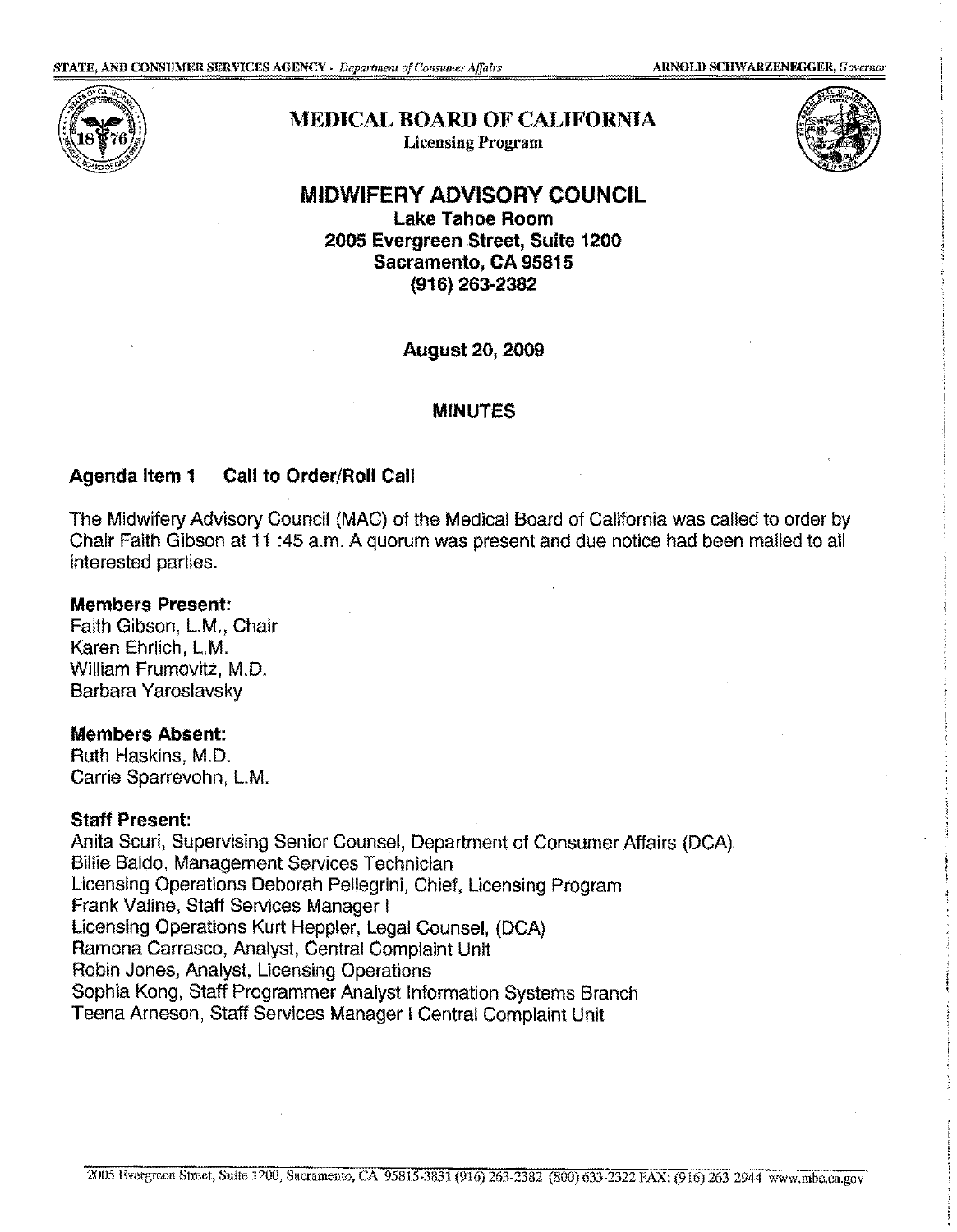### **Members of the Audience:**

Andrea Ferroni, L.M. Claudia Breglia, L.M., California Association of Midwives (CAM) Lesley Nelson Rachel Ferrell, L.M. Shaana Keller, Morns in Bloom Tenoya Jackman, CAM Tosi Marceline, L.M.

# **Agenda Item 2 Approval of Minutes of the April 2, 2009 Meeting**

It was M/S/C (Yaroslavsky/Ehrlich) to approve the minutes from the April 2, 2009 meeting with amendments.

# **Agenda Item 3 Licensed Midwife Annual Report**

### **A. 2008 Report**

Faith Gibson had several comments to make regarding the 2008 midwife annual report summary of aggregate data. These included for Section P --error in the reporting of five maternal deaths when in fact the one page summary, as submitted for the Medical Board's annual report to the legislature, listed "O" maternal deaths for 2008. Also, the total numbers as printed in column (A) do not add up to (B) and (C). The Council requested the Total column (currently column A) to be moved to the right of the other two columns to ensure correct addition, from right to left. The Council requests that the Office of Statewide Health Planning and Development (OSHPD) will make these corrections.

Deborah Pellegrini reported that MBC staff work with OSHPD to clarify/verify these numbers. In addition, the Council requested OSHPD to categorize the types of comments they received from the midwives to ensure the Council considers incorporating these issues into future surveys. In addition, the Council requested correction of the data in the one page summary submitted by the Board to the legislature on an annual basis. The area to be corrected is "Complications resulting in the mortality of the mother, and also, the Complications resulting in the mortality of the infant".

# **B. 2009 Report -Final Review of Recommended Changes**

Robin Jones presented the proposed 2009 midwifery annual report online version to the Council. Input from Council members and members of the public included:

- A request to clarify cut-off date for submission of the online version;
- Specify that the last name entered to register for an online identification MUST be the same as that listed on the license;
- Add a link to this online area for the midwives to view the Summary as prepared by OSHPD;
- Once the report fields are labeled as completed, then the option bar to send the report on to OSHPD will appear --once you click on this, then a box will appear asking you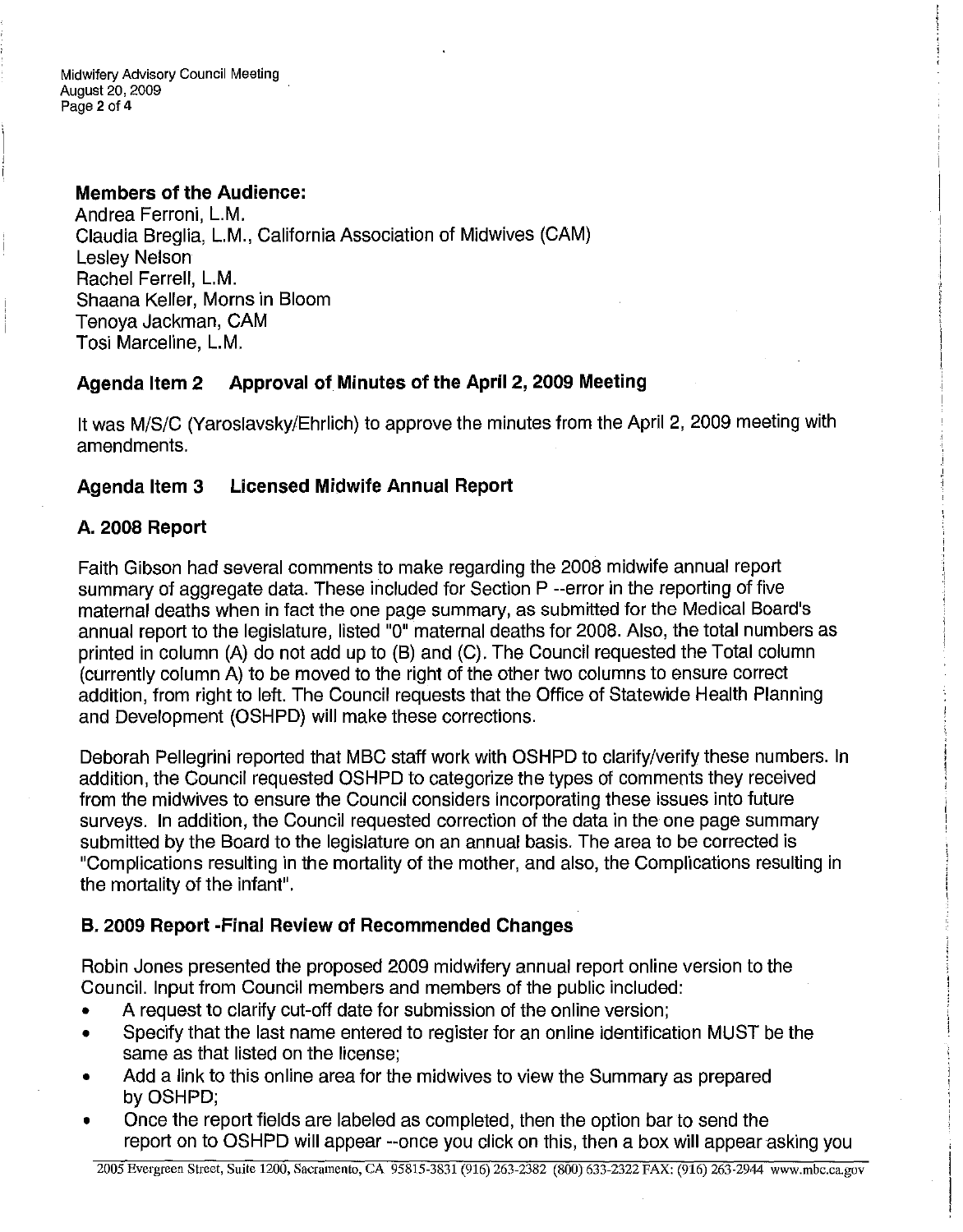if you are sure you want to submit this report to OSHPD. This request is being made to ensure that there is an additional safety net in place before the midwife submits her survey to OSHPD as the FINAL version, while that can no longer be edited or changed.

Dr. William Frumovitz, the newest MAC member, was welcomed by the Council members.

Barbara Yaroslavsky requested that a link be added to the midwifery home page on the Board's website for ease of access to the MAC meeting dates and times. In addition, a request was made to add one central link on the MBC website for midwives to locate the annual report (both the online and paper version(s)). Questions arose regarding what is considered the "county of birth". Is this the county where the mother resides or is it the county where the baby is delivered? Decision --the county where the BABY is delivered.

Ms. Gibson and Ms. Ehrlich discussed edits that they would like to see incorporated into the 2009 Midwifery Annual Report. For example, remove the term "N/A" from all fields where entered.

# **Agenda Item 4 Licensed Midwife Disciplinary Action Statistical Data**

Teena Arneson presented statistical data to the Council. The Council requested that another column added to this table that includes the cumulative numbers of licenses that are in effect for each fiscal year.

Ms. Scuri explained intricacies of the disciplinary process and how she and Miss Arneson arrived at the numbers presented in the table. Ms. Scuri also responded to questions from Council members regarding unlicensed activity.

The Council requested to have totals at the bottom of each column of data for ease of comparison. The Council asked for further detail regarding disciplinary actions taken against midwives.

Ms. Scuri explained the difference between a records request from a Council member and one from the public.

The Council suggested that the Chair direct MBC staff to gather this information and report it back to the Council. A Public Records Request may be sent in by the public to the Board requesting further detail in disciplinary cases regarding Licensed Midwives.

# **Agenda Item 5 Parameters for an Educational Program that would provide Remedial Training as a Term and Condition of Probation in a Quality of Care Case**

Robin Jones presented an overview of the materials gathered to date from other states and the Board of Registered Nursing. Council members will receive packets of these materials when a date is set for the Task Force meeting.

Ms. Gibson and Ms. Ehrlich agreed to give MBC staff three dates to choose from for the